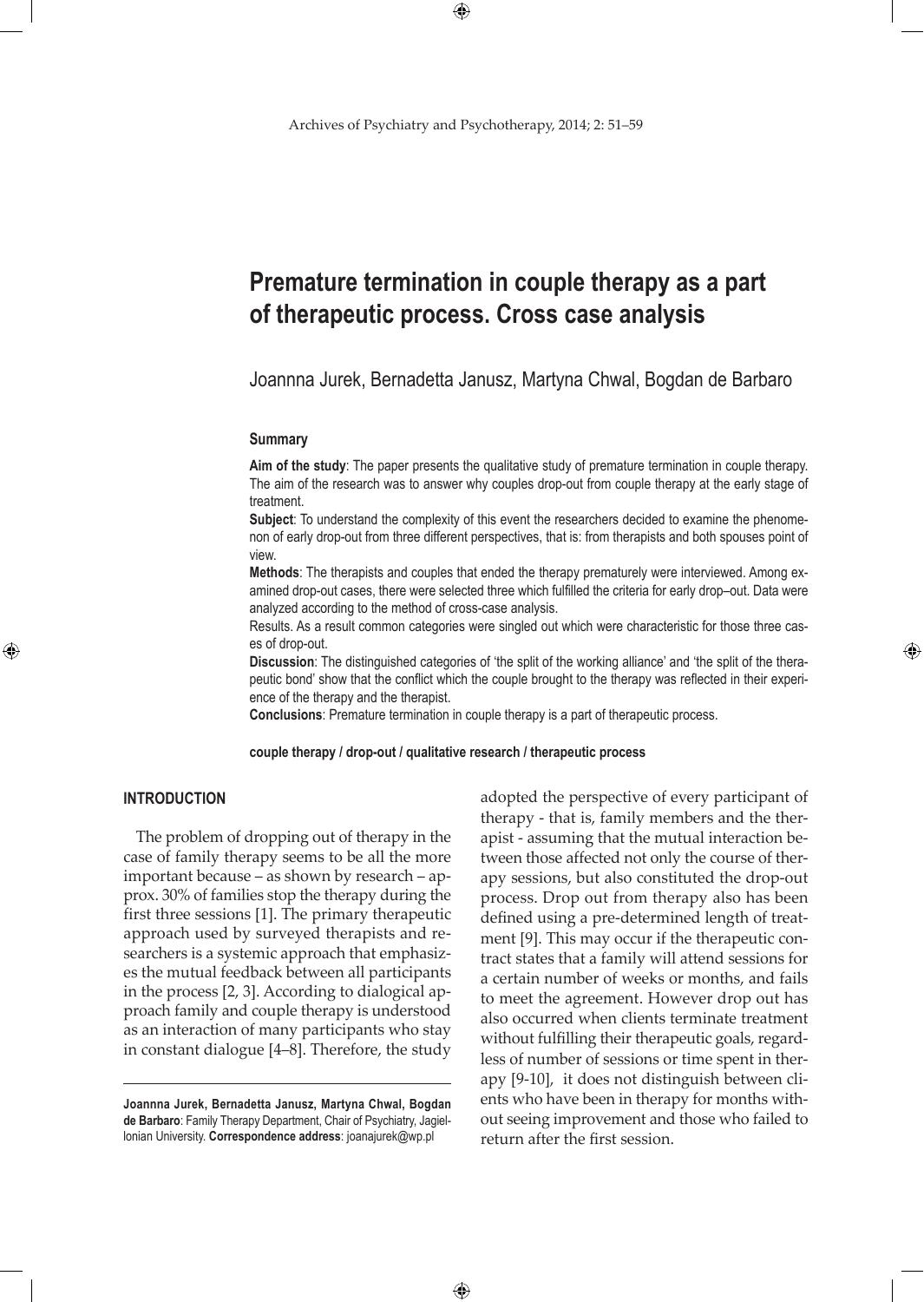⊕

There exist a number of studies which show the connection of premature termination in couple and family therapy with the therapeutic process like: the importance of a constant therapeutic setting [11] or the role of therapeutic alliance from the first sessions [12]. In other studies of this kind, the drop-out is connected with the therapist's conviction about errors in the therapy [13–15] or about the lack of possibility of helping [16].

In presented study it was important to verify how therapeutic processes, as remembered by therapists, are perceived by them and by individual persons of the couple. In this analysis, drop-out is defined as a couple's failure to arrive at a previously scheduled session, and possibly the following ones. Investigating the phenomenon from the perspective of both: therapists and individuals gave an opportunity to describe the drop out cases from three distinct perspective.

## **Material and method**

## **Study design**

⊕

The aim of the research was to understand why couple drop out prematurely in particular therapeutic center. The main research questions were connected with the perceiving the reasons of premature termination of the therapy from both perspectives: the therapist's and members of the couple. Those reasons should be connected with therapeutic process.

According to this leading idea of the research those questions are:

- 1. How the couple therapist and both partners perceive the therapeutic process?
- 2. How the couple therapist and both partners perceive the therapeutic relationship?
- 3. How the couple therapist and both partners perceive the causes of drop-out?
- 4. In what way those perspectives relate to each other?

Firstly, the therapists pointed to the drop-out cases for which they were able to recall the basic elements of the therapeutic process, and then identified couples were asked to consent to participate in the study. Secondly the research procedure involved establishing contacts with families, whose therapeutic processes were remembered by the therapists, to obtain their consent to take part in the study. The first attempt involved sending a letter to each of the 7 families identified by the therapists. The letters contained a request to take part in a meeting with a researcher who was not part of the therapeutic team. Anonymity and full freedom regarding the place and date of the meeting were ensured. None of the families replied to the proposal to take part in the research sent by mail. The following stage of the study involved direct contact with the family by phone and making an appointment.

## **Participants**

The convenience sample of 3 couples comes from research procedure. Couples who dropedout out after the first session were excluded as well as those whose one of the partners did not agree for the interview. Clients of the Therapeutic Center were the beneficiaries of public insurance, and mostly derived from the middle class with an average economic status. All couples came to therapy on their own will. All the three cases of this therapy were carried out in systemic paradigm, including the narrative and constructionist approaches. In the center under analysis, couples do not pay directly for the therapy but it is reimbursed by the basic insurance package, hence, financial difficulties, which are considered a drop-out risk [2] cannot be taken into consideration in this case. The waiting period for the therapy is long - on average approximately one year. All therapists working at the center participated in the study, 6 persons in total. Both clients and therapists were white and heterosexual.

⊕

#### **Data collecting and analysis**

 $\bigoplus$ 

The sources of data were: interviews with therapists as well as both partners and the therapy records. All details that can lead to disclosure of the client's identity were hidden. During the meetings semi-structered interviews were conducted separately. Questions of the interviews based on the previously existing research [9–10], [11–13], that underlined the importance of the therapeutic process and the attitude of the therapist toward the couple. The researchers decided to explore what kind of factors connected with the process and therapeutic relationship are possible to differentiate. The questions

Archives of Psychiatry and Psychotherapy, 2014; 2: 51–59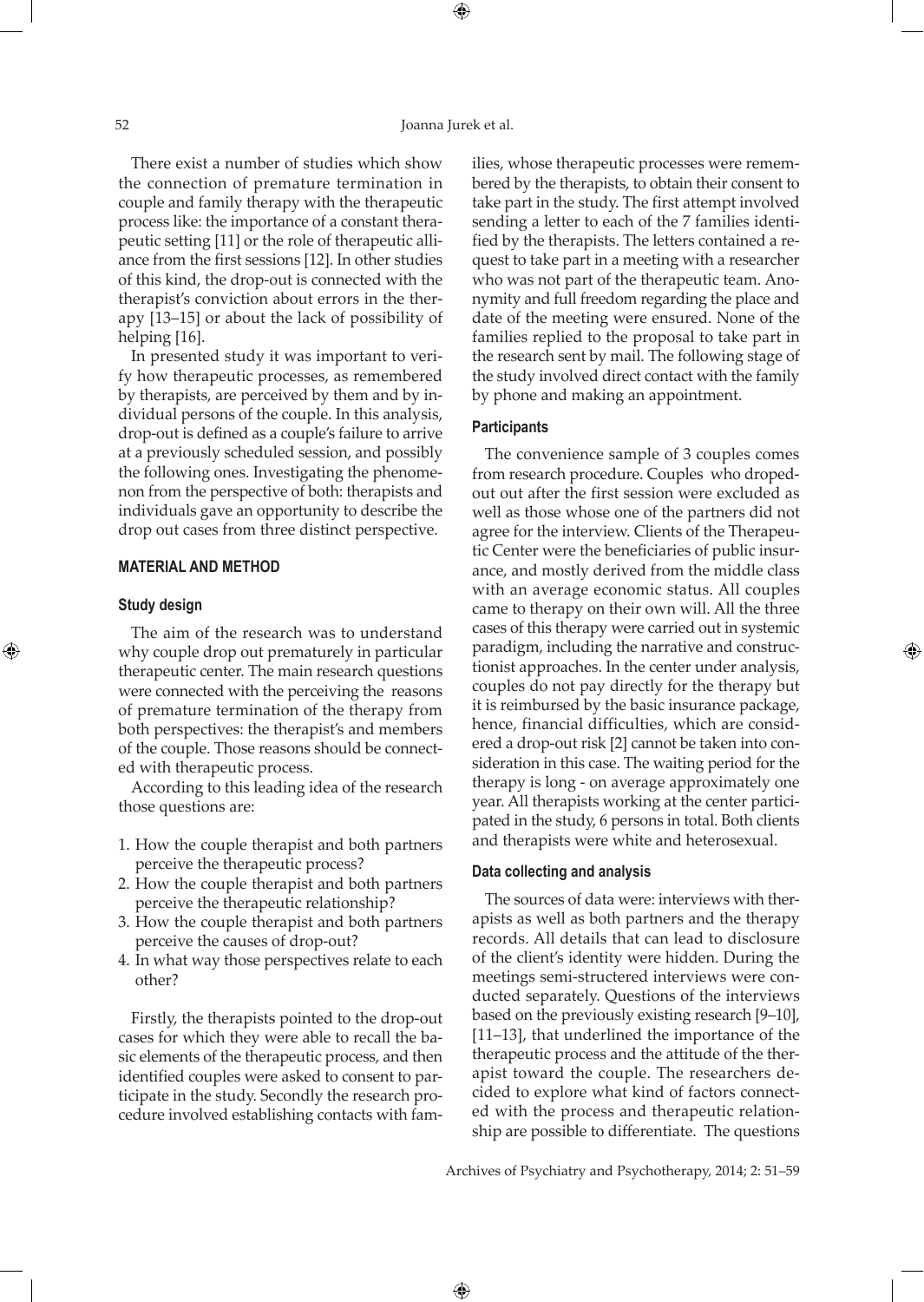were constructed according to this research idea (ex. the participants were asked to describe the therapist (cooperation, attitude), emotions he/ she had aroused, what did they like or dislike about the therapy, if they experience a particularly strong emotional moments during the therapy, how do they understand reason of having stopped treatment). The interviews were recorded using a voice recorder after obtaining the subjects' consent. After conducting interviews with the couples, the second researcher conducted interviews with family therapists.

After the transcription two separate coders coded the data initially, on basic level, the third coder categorized all data on distinguish level within particular case. After the categorization process, the data from all cases were compared by three researchers. In the process of comparative analysis the main categories were singled out. Next, the qualitative analysis of the manifestations of the aforementioned phenomena in the area of the individual cases of discontinued therapy was performed and finally, using the method of cross case analysis [1] the individual cases were compared.

# **Data**

⊕

## **Case 1**

Informal relationship for 5 years. The reasons of the treatment were frequent quarrels and misunderstandings, conflicts motivated by parental control concerning the man's contacts with the woman's children from the first marriage, problems with communication and conversations about emotions and mutual control. Areas of conflict were also woman's emotional instability and man's excessive focus on small things. Both had contact with therapy earlier, during family therapy they were also undergoing individual therapy. The woman that except for the physical area they have nothing in common but she was ready to check it out. The man often came back to the common moments that were a source of happiness for him.

# **Separation of basic concepts – categories within the case**

The wife directly identified the problems with opening up due to the partner's presence, which was categorized as 'hardship in the process of therapy'. On the other hand, the husband iden-

Archives of Psychiatry and Psychotherapy, 2014; 2: 51-59

tified involvement in the therapeutic process, regretting its interruption progress. The perspective of a therapist was closer to wife's perspective (category: 'disbelief in the existence of couple's bond'). This experience of therapy was reflected also in the fact that both the wife and the therapist did not see a turning point in the process of therapeutic consultation. The husband was the only one who noticed such point and named it as a turn from passivity to activity (category: 'a turning point from the perspective of one partner'). Family perceived the therapist as emotionally positive (category: 'positive emotions to the therapist'), in turn, the therapist did not explicitly disclose her emotional relationship to the family, but instead she tried to make an objective description of how they function in therapy (category: 'emotional distance in the description of the family').

Both partners pointed to the wife as the person who directly decided to discontinue the therapy. Due to that the husband believed that the lack of involvement of his wife in the process of therapy led to a drop out (category: 'cause placed in a partner'). The wife pointed to emotional difficulties between her husband and herself in the course of the therapy. The couple did not explicitly place the cause of drop-out on either in the process of therapy or in the person of the therapist, nevertheless they point out that either longer sessions or more frequent meetings might have resulted in desired change (category: 'not intensive enough process of therapy').

A significant factor on the side of the therapist seems to be lack of hope for the possibility of establishing common goals and the existence of the therapeutic process (category: 'lack of hope').

# **Case 2**

 $\bigoplus$ 

Informal relationship, five-year probation before treatment. The woman reported couple to the therapy. As she reported - to seek outside help. She stressed that the problems are the lack of understanding and continuous partner's jealousy. Loneliness resulted in a commitment to a relationship of emotional bonds with another man. The man in turn, struggled with a sense of surveillance. Relations in the couple were difficult also because of the gentleman's accident which caused that he was bedridden for a few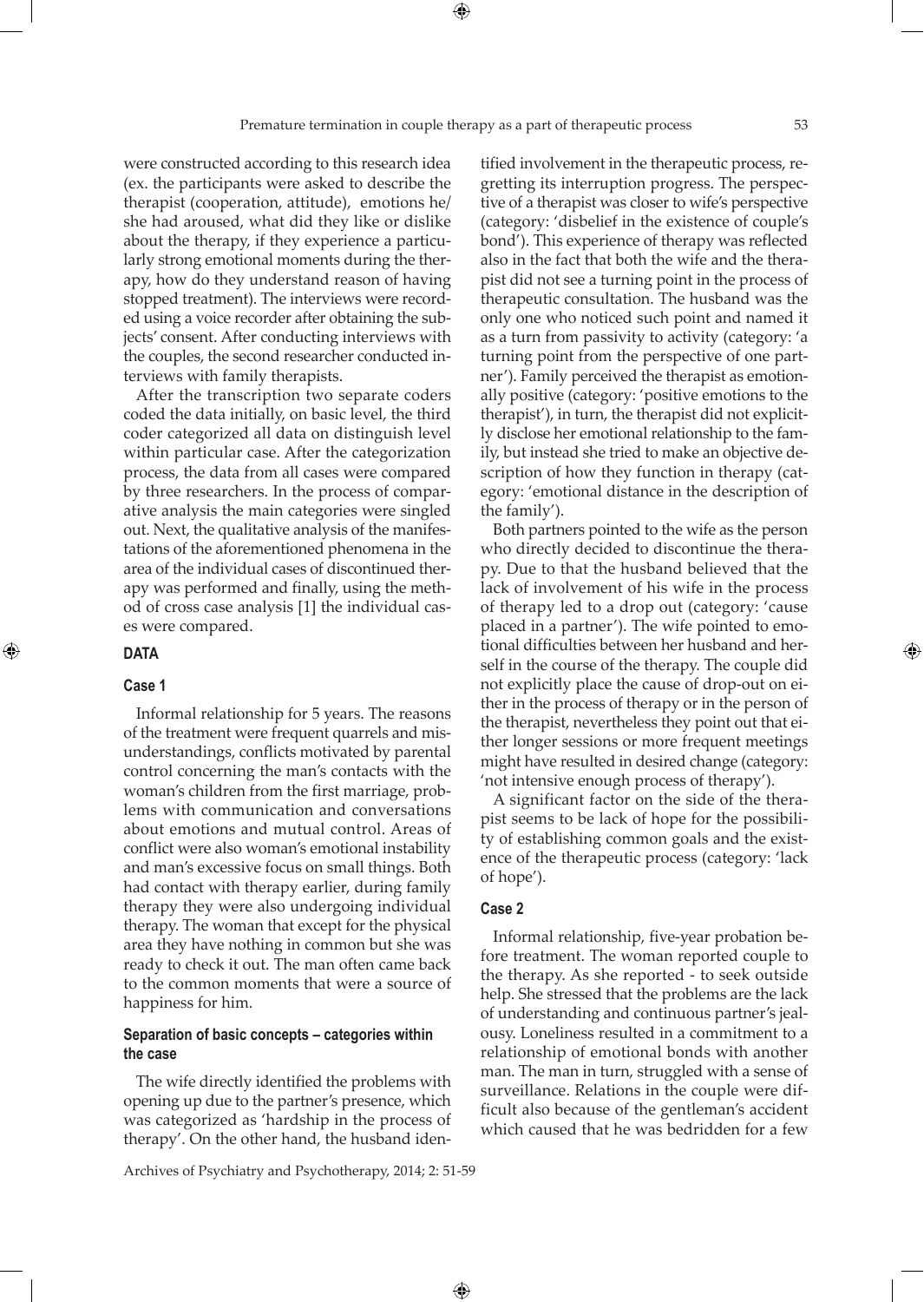#### 54 Joanna Jurek et al.

⊕

weeks. There was a mutual dislike for each other and resentment concerning the amount of time spent together. The couple did not present any common areas for work, they were very distant from each other. The couple reported to the interview together, and described themselves as having a happy relationship.

# **Separation of basic concepts – categories within the case**

There was a striking compatibility of partners in terms of a positive attitude to the therapist as well as the progress of the therapy process (categories: 'progress from the perspective of both', 'positive emotions to the therapist'). Similarly, they saw the cause of drop-out in improving relations as well as the lack of time to continue therapy (categories: 'the cause from outside the process, 'positive therapeutic effect'). The therapist saw the cause of drop-out in lack of motivation of the wife, wife's distancing, but she also saw that the pair moved away from each other during the therapy process, which seemed to do them good (categories: assigning a lack of motivation to one of the partners', 'a positive therapeutic effect').

## **Case 3**

⊕

Pair currently divorced, the relationship for 17 years. Husband reported marriage to the therapy. He reported that the main reasons were the impact of generational families and difficulties in communication. Wife also saw problems in the functioning of the family. Her main complaint was neglecting the family by the husband for the religious community. During the therapy the other problems also came out like issues of mobbing at wife's work and the influence of her parents on family life. The subject matter, especially for the wife, was a divorce. She emphasized that they were going through the second, very serious marital crisis. Family problems affected her health – she was twice treated pharmacologically for depression. The only thing that prevented them from making a final decision on the separation were the kids, she thought that it would be unfair for them. She felt lack of hope for improvement in the relationship with her husband. In turn, the husband claimed that he failed in many areas and really wanted to make things right.

## **Separation of basic concepts - categories within the case.**

What was striking in this case was the extremely different reception of the therapist by the wife and husband (in terms of emotions, and his or her professional skills) (category: 'pair difference in perception of the therapist'). The question arose how much it was connected with greater involvement of the husband in therapy and with wife's lack of belief that therapy could change something – (category: 'no hope of one of the partners'). The therapist had a similar perspective as to the commitment of both (category: 'assigning more motivation to one partner'). Both stressed the importance of openness during the therapy . The therapist saw the cause of dropout in her too early intervention - confronting wife with her family of origin (category: 'premature therapist's intervention'). The husband and wife saw the same reason (other than the therapist) in the irreversibility of the decision had taken by the wife to divorce (category: 'no hope of one of the partners').

#### **Results**

 $\bigoplus$ 

Analysis of how the presented above categories function in relation to particular cases with respect to individual cases, let for further modification of the categories in such way that they were directly transferred to the perception of the therapeutic process, as well as individual perception of the drop-out. According to Gregory Bateson [2] the information consists of differences that make information. In this work the source of information about relationships has become distinct narratives of individuals, which ultimately allowed modifying the analysis of the collected data and extracting the underlying phenomenon of reported cases.

## **Difficulties in the therapeutic process**

The difficulty experienced by the clients applied to all the cases listed above ware connected with the difficulty in opening up during the therapy (category: 'difficulty in opening up'), otherwise the difficulty was connected with experiencing the therapy process as not intense enough. […] *I think that in our case, the fact that the distances between these meetings were so far between... At the time of a conflict this was a long time.* 

Archives of Psychiatry and Psychotherapy, 2014; 2: 51–59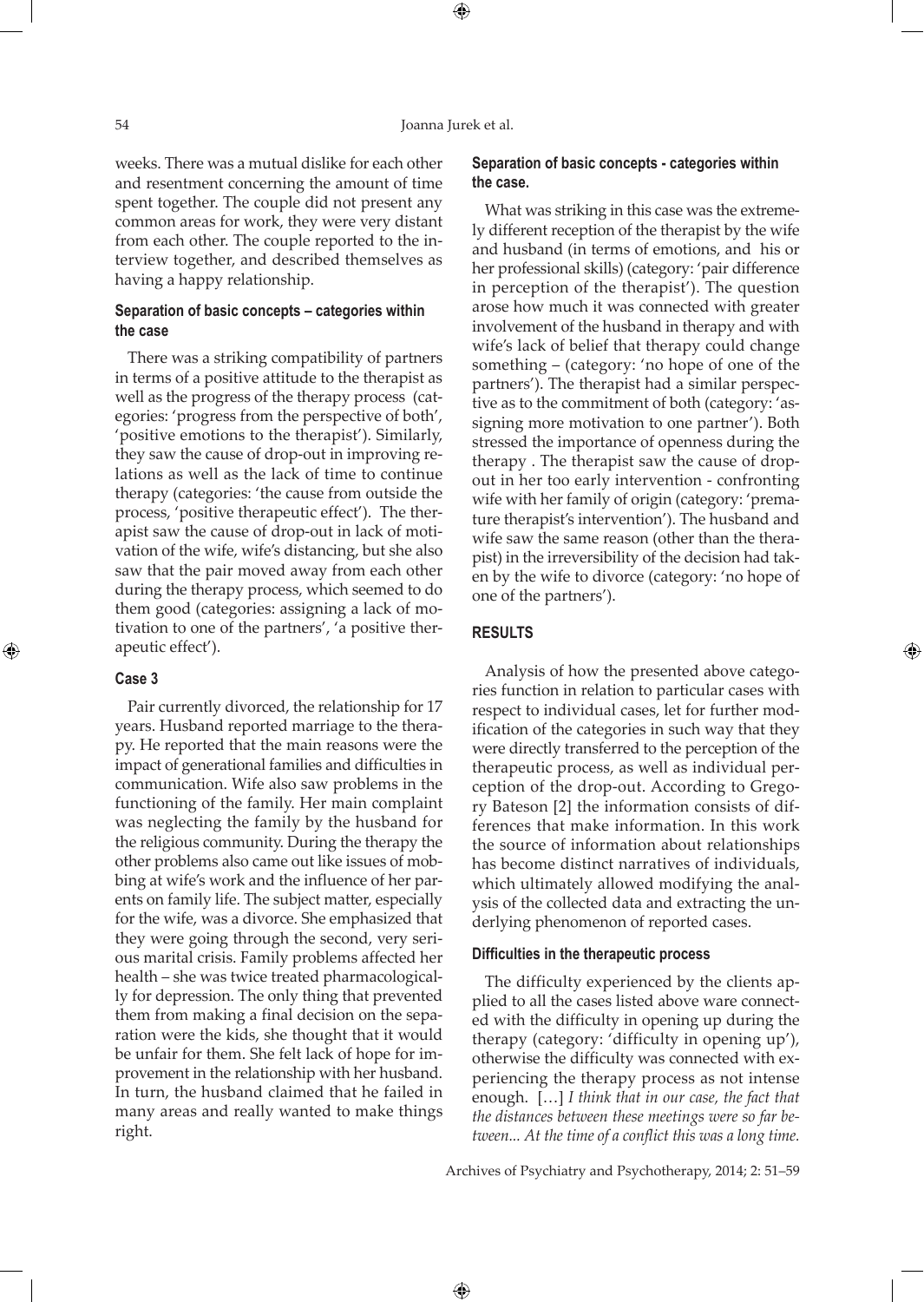*Depending on the intensity of such a problem, it is important how often people meet, but at that time we needed such frequent contacts* (case 1).

Clients mentioned the therapy was too difficult to bear. The therapists remembered the feeling of hostility in the couple and the deadlock but neither of them realized that the therapy itself could have been an unbearable effort for the family (Case 1). Similar perception of the therapy process as a difficulty and great emotional burden affecting the results of the therapy was described by Campbell [17]. Therapists pinpointed their own mistakes in the therapeutic process as directly connected with the dropout. On this basis the category of 'recognizing one's own mistake by the therapist' was identified. Moreover, they indicated their therapeutic actions as ones which could have caused the drop-out, such as a premature intervention or an intervention closer to the expectations of one of the partners (Case 3).

T: *My intervention was too early. Perhaps if it had happened during the third or fourth session, it would have been different. I think it was my mistake, I mean, a mistake in the sense that I did not appreciate the importance of her [the wife's] dependence on the parents*. The category of 'recognizing one's own mistake by the therapist' is consistent with the research which shows that the factors connected with the therapist's interventions such as: problem definition not fitting the family map [13] structuring the therapy in an unskillful manner [14] as well as lack of joining, understood as joining the family [15] lead to a drop-out. These factors quoted in the literature are regarded as connected with the drop-out.

⊕

Experiencing the therapeutic process: 'split working alliance' and 'split therapeutic bond'.

The identified categories of 'split working alliance' and 'split therapeutic bond' refer to the notion of "split alliance" which is present in the literature [18-21]. This applies to significant differences in the perception of the therapeutic process by its individual participants. These differences pertain to both the objectives and tasks of the therapy and the experience of an emotional bond with the therapist.

The 'split working alliance' category additionally refers to the notion of "working alliance" [22-24]. This notion refers to the mutual involvement in the therapeutic system and the couple's

involvement in the fulfillment of their mutual objectives. A good working alliance exists when both partners are involved in the therapeutic process in an active manner and perceive it as a tool for solving their problems.

#### **Split working alliance.**

The 'split working alliance' does not only pertain to differences within the alliance between individual members of the family and the therapist but also to the lack of alliance between all participants of the therapeutic process - partners as regards their experience of various aspects of the therapeutic process. The following subcategories have been distinguished within this notion: 'attributing the lack of motivation to change to one partner', 'attributing the reason for the failure of the therapy to just one partner', 'attributing the motivation for therapy only to oneself' and not to the partner, and also the fact that only one of the partners hoped for a change or considered the change to be the effect of the therapeutic process. In case no. 1, one person the husband indicated a good direction of the therapeutic process "*the therapy was going in a very good direction, but, unfortunately, it was ended by my wife*." The wife reported that she was not able to "enter" the therapeutic process "*because of my partner's presence I found it difficult to open to the therapy despite my efforts*. Interestingly, from the therapist's perspective, the alliance with the couple was not possible; "*It was not possible to make an alliance with them, there was no partnership between them, they came here to create a family*". The first case shows there was no correspondence between the reports of these three persons as far as the objectives and progress of the therapeutic work was concerned. Just like in case no. 2 the wife described the therapeutic process as "reliving the problems", while her husband reported: I had a very positive perception of the therapy, I have a feeling that it "worked". In this case, the therapist had an impression that the couple moved further away from each other during the therapy. In case no. 3, the wife said: "the therapy allowed me to speak freely", while her husband said: I had a feeling that my wife took part in the therapy because I wanted her to." In this case, the therapist thought that the wife felt a lot of anxiety and she (the therapist) did not judge it properly and confronted her (the wife) too early.

 $\bigoplus$ 

Archives of Psychiatry and Psychotherapy, 2014; 2: 51-59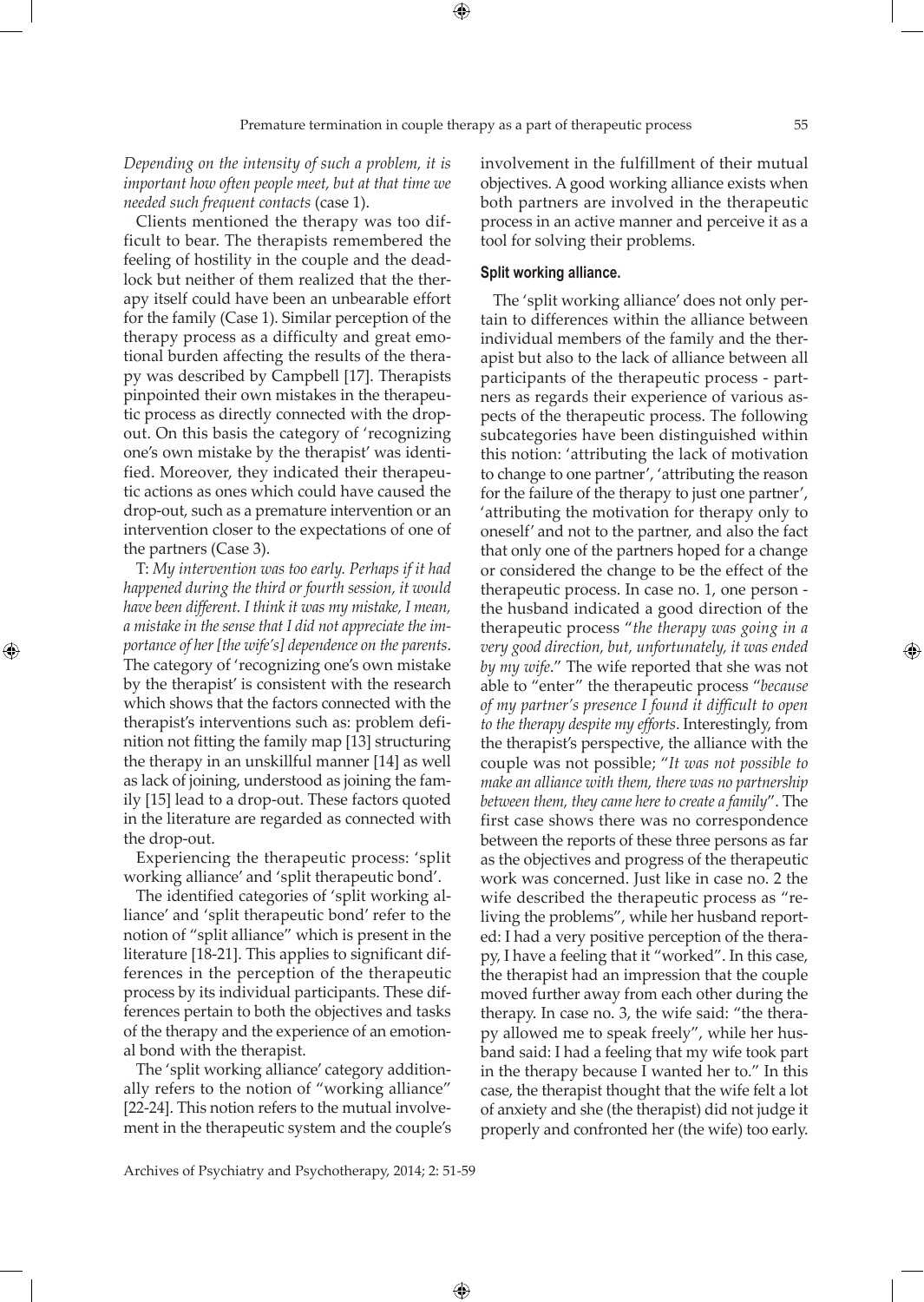⊕

(During the first session, the therapist commented that the door to the wife's parents should be walled up). This case also illustrates a different perception of progress and possibilities of the therapeutic process by the three persons quoted above. Therapeutic alliance is commonly considered as one of the most important factors regardless of modality - determining the therapy's success [25]. The lack of cooperation in the therapy of one person is a significant factor decreasing the involvement in the therapy [26]. As a larger number of patients/clients are involved in family therapy or couple therapy than during individual therapy, it can be concluded that the lack of involvement in the therapy on the part of one person also contributes to a larger number of drop-outs in family and couple therapy [27–28]. However, the involvement and motivation for therapy should not be treated as the same factor for the therapy, as research shows [24] it is important to understand internal alliances and splitting which occur between the individual persons in a family and a couple.

#### **Split therapeutic bond**

⊕

The category of 'split therapeutic bond' does not only include differences in the couple, in the scope of experiencing a relationship with the therapist but also the inability to experience an emotional alliance simultaneously by all therapy participants. This means that the therapist experienced an emotional relationship with the individual persons in the couple to a different extent. Differences in the scope of experiencing the alliance and the attitude towards the therapist were manifested in various ways; one of the partners attributed 'a lack of involvement of the therapist' or 'perceived the therapist as being closer to the other partner' or, generally, expressed negative emotions towards them. On the other hand, the other partner revealed positive emotions towards the therapist. In case no. 3, the wife's perception of the therapist can be considered as clearly negative "a boring lady with a learned ability to listen", "I had a sense of routine, the therapist's weariness". The husband had a very positive perception of the therapist "…very nice, friendly but firm (…) I liked it that she made matters clear." The way in which the therapist described the spouses concerned their functioning in their mutual relations. The therapist clearly appreciated the husband's contribution and involvement "motivated, with a sense of guilt and responsibility for the relationship". While talking about the wife, in turn, she emphasized her greater loyalty towards their parents and the fact that "she was not ready to undertake the topic of relations with her parents." The therapists' narration about the couples is described by two categories: 'distancing oneself' and 'revealing negative emotions'. 'Distancing oneself' means that the descriptions of the couples or the individual persons included operational facts from the course of the therapy or a description of the couple's functioning. The therapists did not reveal personal emotions connected with the relations with the couple or individual persons. While describing various elements of the therapeutic process, e.g. motivation, the therapists revealed their negative emotions. In case no. 1 the therapist described the couple in the following way: "the partners came here to ask to create family, they desire was to create a family area which was not among them. I had a strong feeling that they were two separate individuals with lack of shared issues".

# **Drop-out perception: factors outside the therapy**

The respondents taking part in the study emphasized the fact that discontinuation of the therapy was also caused by factors other than the therapy process. In case no. 2, the lack of time was one of the factors describing the reason for the drop-out "...firstly, because it got better and secondly, things were so rushed sometimes…" In this case, the therapist indicated a lack of motivation of both partners as the reason for stopping the therapy (case 4). Interestingly, none of the therapists said that the possible cause of discontinuing the therapy lay outside the therapeutic process. There exist studies showing that drop-out can be associated with life-related conditions and situations, e.g. moving house [29].

# **Drop-out perception: lack of hope**

 $\bigoplus$ 

The distinguished "lack of hope" category can be defined as a lack of faith in both the possibility of solving the couple's problems and the possibility of a change during the therapeutic process. The lack of hope category had its subcategories such as 'attributing the reasons for

Archives of Psychiatry and Psychotherapy, 2014; 2: 51–59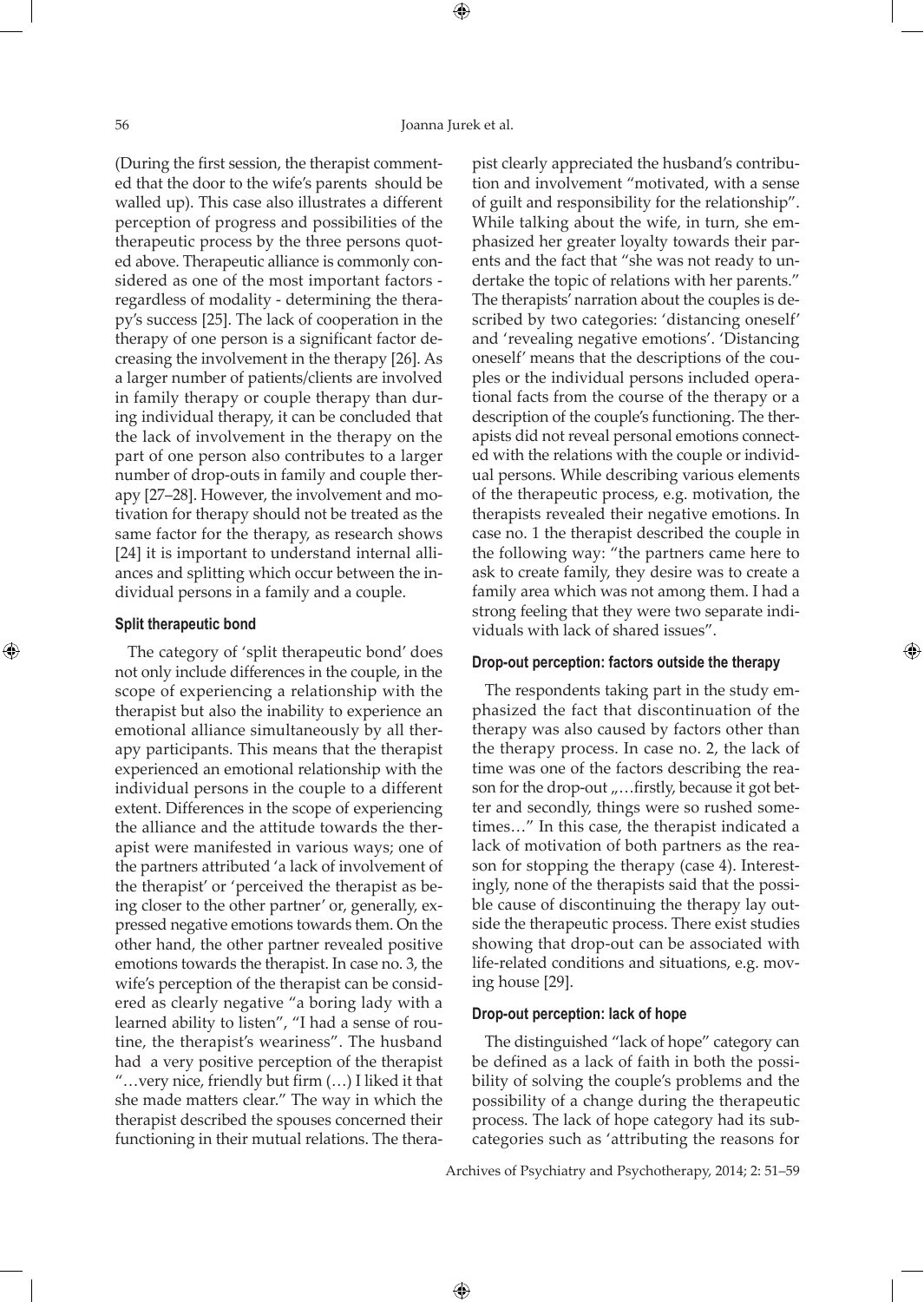⊕

the failure to one partner', 'lack of faith in the existence of partnership in the couple'. In case no.3, to answer the researcher's question why they stopped the therapy, the husband said: "… I think my wife either had decided in her heart that it was something that she should endure only for a while or she knew that she would not finish it". The therapist indicated the wife's dependence on her parents and her unwillingness to reflect on the conditions connected with her family (category 'lack of hope') .

The lack of hope specific for the therapist, applies to those statements in which the therapists emphasized the 'lack of faith', 'the impossibility of setting joint goals and a therapeutic process' in which no contract was established. It was also connected with the subcategory defined as a "lack of faith in the existence of clients as a couple" (Cases 1, 2). The therapist's statement (Case 1) is a good example here "I 'just thought how very different their expectations of the relationship are.... that it is not going well, all the more so as it was the third consultation. It is as if the areas did not overlap" (Case 1). The therapists' "lack of hope" was also connected with their failure to notice their client's motivation, which is exemplified by the following statement: "I had an impression that this man was less motivated and he imposed his own rules of relationship" (Case 2).

⊕

Empirical studies also emphasize the importance of the sense of hope monitoring by the therapist; Flaskas [30] notices that the therapist's task involves efforts to find a balance between the family's hope and the lack of it. The research by Moltu et al [31] shows that the appearance of subjective feelings concerning a deadlock or difficult moments in the therapy on the part of the therapist constitutes a threat for the therapeutic process. Ward and Wampler [32] in their analysis of the phenomenon of hope in therapy find that the therapist's hope can be reflected in the clients' hope and the other way round.

Considering the fact that, the investigated therapists did not have any hope for the success of the therapy, and what is more, it was connected with the lack of hope on at least one of the clients, we consider this factor as significant in the group under analysis. The distinguished category' 'lack of hope' can be referred to research of Escudero et al. [33] that indicate that elements

such as hope, shared goals or the couple's motivation for a change are of key importance for the establishment of a therapeutic alliance at each stage of the therapy.

## **The drop-out process: relationships between categories**

The presented analysis emphasizes mutual connections between the distinguished categories: the lack of faith in the sense of the therapy causes the therapist to lose faith, which appears to lead the initially more motivated partner to lose their faith. This phenomenon is depicted by two categories: 'split of the working alliance' and 'split of the therapeutic bond'.

In this analysis, the difficulty in establishing an alliance was attributed to the "therapist-partners" system. The 'split of the therapeutic bond' is one of the key phenomena of the drop-out process: one of the partners feels more connected with the therapist than the other one who thinks more about ending the therapy. Low hopes or the lack of hope presented in retrospective studies also constitute a significant variable for the success of the therapeutic process. This process was also affected by variables connected with attributing the failure: to the therapist, to one of the partners, to therapeutic interventions, to the setting and to the factors outside the therapy.

#### **Discussion**

 $\bigoplus$ 

The presented analysis depicts the complexity and processuality of the drop-out phenomenon. The distinguished categories of 'the split of the working alliance' and 'the split of the therapeutic bond' show that the conflict which the couple brought to the therapy was reflected in their experience of the therapy and the therapist. The difficulty in the therapeutic process for the couples was connected with the lack of possibility of removing the tension generated by the therapeutic process itself, especially if the couple perceived this process in a different manner. This aspect was not perceived distinctly by therapists, who conducted the session under analysis and it was not taken into account in a sufficient manner. The difference between the partners' perspectives proved to be striking - both in terms of their experience of the therapeutic process, in the existence of hope for the thera-

Archives of Psychiatry and Psychotherapy, 2014; 2: 51-59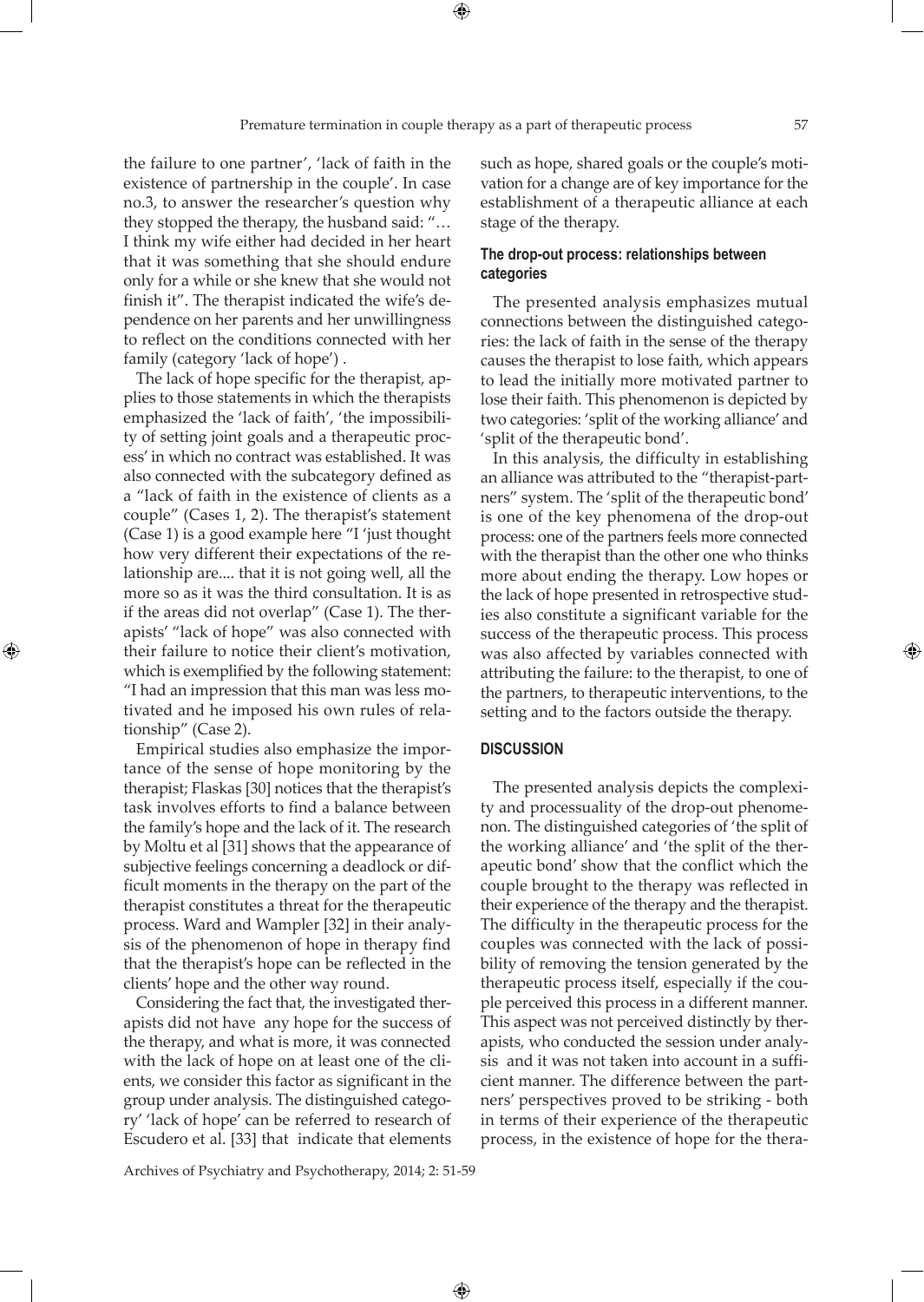#### 58 Joanna Jurek et al.

 $\bigoplus$ 

peutic success and in perceiving the discontinued therapy as helpful. Also the therapists, in their descriptions of the therapeutic process and their understanding of the causes of the dropout, tended to talk rather about individual persons than about the couple as a whole. The presented analysis shows the connection between the drop-out phenomenon with elements of the therapeutic process, such as alliance or the therapeutic bond and with the conflict present in the couple. The categories and processes which were distinguished can be referred to research studies associating drop-out with a failure to conceptualize the problem [33, 34] and a failure to define mutual expectations about the method of solving this problem [13, 35, 36] as well as to studies which emphasize the importance of establishing a therapeutic alliance with at least two persons [28]. It should also be underlined that split alliances mostly appear at the beginning of therapeutic processes [21].

## **Conclusions**

⊕

As a conclusion we want to point some significant factors, that are important in conducting couple therapy: firstly the therapist should monitor their own sense of hope for a change, because it is a significant factor determining the success of the therapeutic process. Secondly, it seems to be important to examine by the therapist one's own "counter position", especially, when it differs in relation to separate members of the couple.

The most important notion is connected with the necessity of taking into account one's emotional distance, which can not only be a response to the "lack of hope" and the "split alliance" but can be also connected with the emotional processes existing in the couple.

The limitations of this study should also be taken into account. The lack of hope reported retrospectively by the therapists is also significant for the result of the therapeutic process and it is connected with the conviction of at least one of the partners. However, the question arises whether this is not a specific projection reflecting the current situation and not necessarily the situation which existed during the session before the drop-out. Another limitation of the presented research may result from the research procedure which is based on materials collected retrospectively [34, 37].

#### **References**

- 1. Ritvo EC, Melnick I, Glick ID. Couples and Family Therapy. In: Hales RE, Yudofsky SC, Gabbard GO. editors The American Psychiatric Press Textbook of Psychiatry. Arlington: American Psychiatric Publishing. 2008. p. 1303-1328.
- 2. Bateson G. Steps to an ecology of mind. New York: Chandler; 1972.
- 3. von Bertalanffy L. General System theory: Foundations, Development, Applications. New York: George Braziller; 1976.
- 4. Rober P. Constructive hypothesizing, dialogic understanding and the therapist's inner conversation: Some ideas about knowing and not knowing in the family therapy session. Journal of Marital and Family Therapy 2002; 28: 467–478.
- 5. Rober, P. The Therapist's Self in Dialogical Family Therapy: Some Ideas About Not-Knowing and the Therapist's Inner Conversation. Family Process 2005; 44(4): 477–495.
- 6. Rober P. Family therapy as a dialogue of living persons: a perspective inspired by Bakhtin,Voloshinov, and Shotter. Journal of Marital and Family Therapy 2005; 31: 385–397.
- 7. Rober P, Eliot R, Buysse A, Loots G, De Corte K. Positioning in the therapist's inner conversation: A dialogical model based on a grounded theory analysis of therapist reflections. Journal of Marital and Family Therapy 2008; 34: 406–421.

⊕

- 8. Rober P, Van Easbeek D, Elliott R. Talking about violence: A micro-analysis of narrative processes in a family therapy session. Journal of Marital and Family Therapy 2006; 23: 313–328.
- 9. Bartle-Haring S; Glebova T; Gangamma R; Grafsky E; Delaney RO, (2012) Alliance and termination status in couple therapy: a comparison of methods for assessing discrepancies. In: Psychother Res., Sep; Vol. 22 (5), pp. 502-514.
- 10. Doss, BD., Hsueh, AC.,Carhart, K, (2011) Premature Termination in Couple Therapy With Veterans: Definitions and Prediction of Long-Term Outcomes. In: Journal of Family Psychology 2011; 25(5): 770–774.
- 11. Ayres L, Kavanaugh K, Knafl KA. Within-case and acrosscase approaches to qualitative data analysis. Qualitative Health Research 2003; 13(6): 871–883.
- 12. Sledge WH, Moras K, Hartley D, Levine M. Effect of time-limited psychotherapy on patient dropout rates. The American Journal of Psychiatry 1990; 147(10): 1341–1347.
- 13. Anderson JF, Barton C, Schiavo RS, Parsons BV. Systemsbehavioral intervention with families of delinquents. Therapist characteristics, family behavior, and outcome. Journal of Consulting and Clinical Psychology 1967; 44: 656–664.
- 14. Shobha, T. G. The effect of therapeutic alliance on client dropout: Hierarchical modeling of client feedback. A dissertation presented to the faculty of the graduate school of St.

Archives of Psychiatry and Psychotherapy, 2014; 2: 51–59

 $\bigoplus$